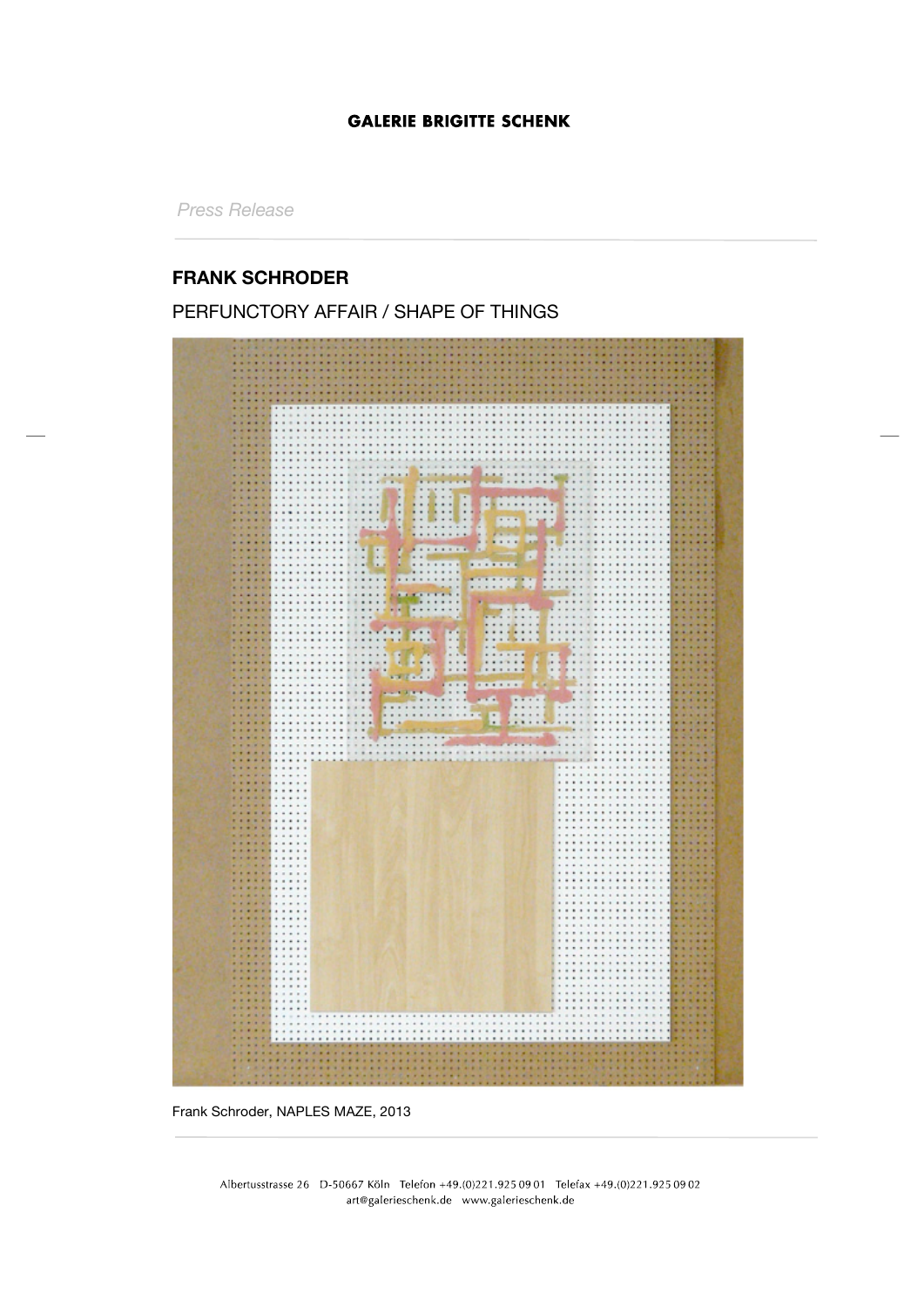#### **GALERIE BRIGITTE SCHENK**

# **Vernissage**

June 13, 2014

Exhibition runs until September 2, 2014

# **Opening hours**

Tuesday – Friday: 11 am – 6 pm

Saturday: 11 am – 3 pm

#### *English*

The American artist Frank Schroder lives and works in Traunreut (Bavaria) and New York. Since 1982 he has been showing his works in numerous solo exhibitions in Europe and the USA including the Queens Museum, New York, 1985, Gallery Daniel Newburg, 1986, Skarstedt, Stockholm, 1992 or the Drawing Center, New York, 1999.

Schroder's latest paintings, which Galerie Brigitte Schenk is showing from 14. June, have evolved on a foundation of complex construction of wood. This construction turns out to simultaneously be a frame, a picture surface, a sculpture. For Schroder, the brute application of oil pigments between layers of acrylic glass represents the metaphysical presence of life in an artificial environment. The acrylic glass on "faux wood" along with the formica control panels form a 'Euclidean Abyss', says Schroder with a quote from Barnett Newman. In 'The Sublime is Now', his famous essay of 1947, Newman demanded a new painting without a history, which

should take its bearings no longer from the traditional rules of art but rather respond to the dogma of absolute freedom. Painting should no longer convey the image of something seen, no matter in how drastically altered a form; instead, it should express that which has never yet had any visual counterpart. This Euclidean Abyss is a metaphor for Schroder's sideways allusion to

the formal aspects of painting and its ultimately still 'ineffable qualities'. The cultural identity conveyed by any and every work of art often becomes visible only in these abysses. The practice and subject matter which Schroder addresses is, in own words, "what is important is

making art." It is his search for and research of personal experience and an enlightened awareness of one's identity through the process of making art. Art must be seen as a coseqience of life, as ist transformation into methaphorical